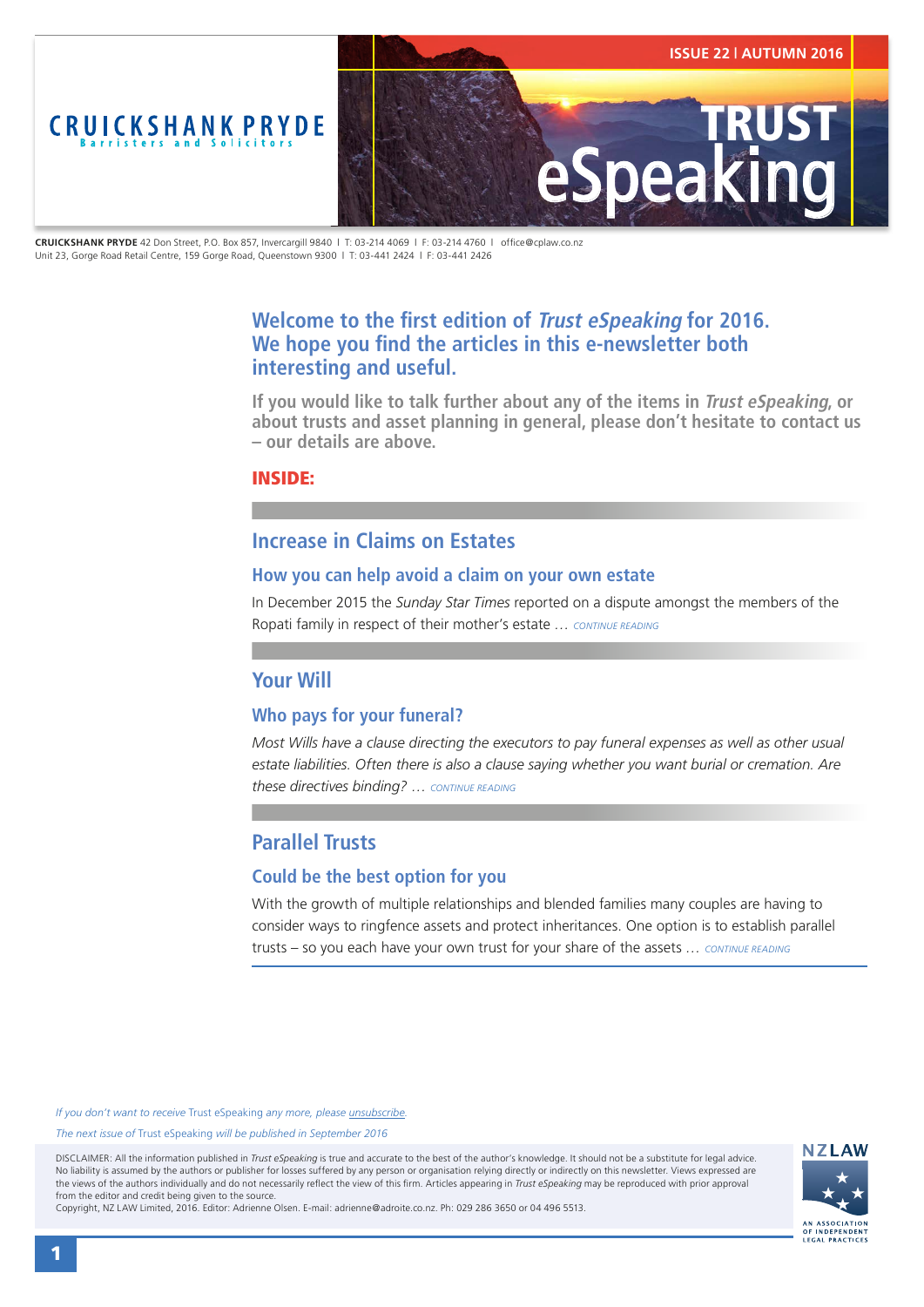## <span id="page-1-0"></span>**Increase in Claims on Estates**

#### **How you can help avoid a claim on your own estate**

*In December 2015 the* Sunday Star Times *reported on a dispute amongst the members of the Ropati family in respect of their mother's estate. The article contains the following statements:*

"Figures released by the Ministry of Justice show that the number of disputes over wills rose by nearly a third in just two years … In 2012 there were 252 contested wills, and last year the figure reached 325 … Claims against estates can be brought by widows, widowers, de-facto partners, children, step-children and grandchildren … A claimant has to prove that the deceased failed to discharge a moral duty to provide for him or her … In one extreme case, two sisters battling over their mother's \$80,000 estate took their fight to the Supreme Court … The dispute between Judith Guerin and Marta Hayes lasted more than five years."

Similarly, statistics from the UK show an increase in estate claims over recent years<sup>1</sup>. What is the reason for this?

- » People are living longer and amassing more significant assets. In particular the values of house properties in Auckland mean that estates are often sizeable
- » It's now more common for a person to form a second or third relationship, following the death of a spouse or breakdown of a long-term relationship and this, in turn, frequently leads to relationship property claims
- » Disputes are arising between the adult children of a first marriage and the second or subsequent spouse/partner
- » Many people hold significant assets in their personal names and also in a family trust or trusts. There is no guarantee that any provision will be made for a family member. Challenging the deceased's Will can force a distribution from the trustees, and
- » Balancing the competing claims of close family members can be a very difficult; the rules are unclear.

Unfortunately many people assume that if they make a claim it will be resolved quickly and cheaply in their favour. In fact, in many cases, the opposite is true: the claim is expensive to pursue, the court system is slow and frequently there are valid competing arguments which mean that the outcome is far from certain.

Litigation usually results in the parties being permanently alienated. Few people realise how stressful and unpleasant litigation can be.

Will-makers frequently underestimate the consequences of decisions they make and also misjudge the potential for serious arguments to arise. Many decisions are poorly considered and often made without the benefit of full advice.

#### **Avoiding estate disasters**

- » Get competent legal and accounting advice from professionals who practise in this area
- » Be clear about the ownership structures. You need to understand why assets should be owned personally, by a trust or through a company and how they can be used to avoid claims
- » In the absence of good reasons, it's unwise to cut out close family members from a Will or provide significant rewards to family members ahead of their siblings
- » Family farms and businesses commonly create problems; often it is only realistic for one member of the family to carry on the family farm/business, and
- » Having suitable trustees is critical.

Inheritance planning requires careful thought and good advice. Attempts to 'punish' or 'reward' family members seldom have the desired effect, and create disharmony and a family breakdown. Careful thought and good advice can usually prevent this.  $\blacksquare$ 

<sup>1</sup> In the UK between 2010–2014, an average of 633 will/trust and probate cases were heard each year at the Chancery Court in London compared with an average of 485 per year in the previous five years.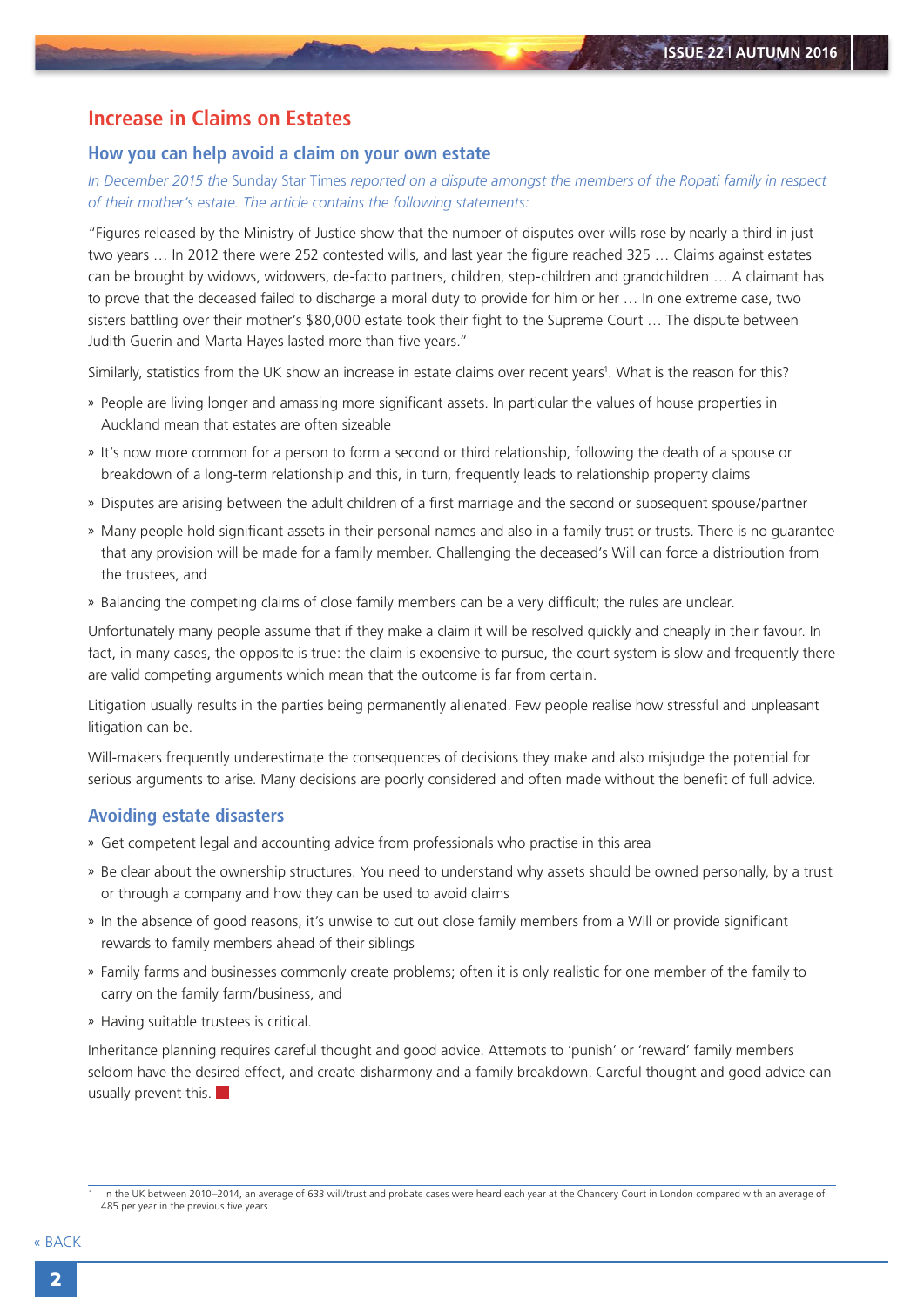# <span id="page-2-0"></span>**Your Will**

### **Who pays for your funeral?**

*Most Wills have a clause directing the executors to pay funeral expenses as well as other usual estate liabilities. Often there is also a clause saying whether you want burial or cremation. Are these directions binding?*

Surprisingly, a direction in a Will concerning cremation or burial is not necessarily binding. The law has long said that no one owns a dead body and therefore there cannot be any binding directions. The New Zealand Supreme Court has ruled that:

- » These decisions should be made in the first place by the executor or executors named in the Will
- » When making these decisions executors must act reasonably and consider the views of the deceased and family, and
- » If anyone disputes the executor's decision, then this can only be resolved by the High Court.

Those points were decided in a 2012 New Zealand Supreme Court case<sup>2</sup>. The court also agreed that the estate should meet funeral, and cremation or burial costs. The executor/s should pay those costs if there is money available. If there is no executor then the family has responsibility for the funeral.

It's also quite hard for executors to get out of paying funeral expenses by saying there is no money in the estate. In a 2004 case<sup>3</sup>, the only asset in the estate was a one-third share in a property. The widow owned the other two-thirds share and had a lifetime right of occupation. Nevertheless the court ruled that the executor was obliged to pay for the funeral out of the estate. The executor had to raise a loan secured against the one-third share in the property. The amount of the loan, with interest, will have to be repaid when the property is sold.

The funeral director will expect to be paid from the estate. It is usually the family members who arrange the funeral. They will look to the executors to cover the cost if possible. However, if there is really nothing in the estate then the family members who signed the funeral director's forms may themselves be liable for the cost.

### **Possible government assistance**

It's possible to get a funeral grant from the **[Ministry of Social Development/Work and Income](http://www.workandincome.govt.nz/individuals/a-z-benefits/funeral-grant.html)**. However this is subject to an income and asset test, and the person who died must have normally lived in New Zealand. As at 1 April 2015 the maximum funeral grant was set at \$2,008.76. The Ministry will also look at the assets of the estate and any surviving spouse or partner. If the person who died was under 18, MSD may take into account the assets of the parents. It's also be possible to obtain help with funeral costs from ACC or Veterans' Affairs – in some cases.

#### **Pre-paid funerals**

Because of the high cost of a funeral, many people want to relieve their family from the burden of paying for this. One option is to make an arrangement with a local funeral director to pay for the funeral in advance. This may restrict your family's choice about who will organise the funeral. The arrangement will usually have some built-in adjustment for increased costs due to inflation.

Another alternative is a funeral trust. This means money is held in a trust fund and interest is earned on the money. This is then available to meet the costs of the funeral. A number of pre-paid funeral trusts have been approved by the Ministry so that the amount in the trust will not be taken into account if you apply for a subsidy for your long term residential care.

### **Points to remember**

It's helpful to say in your Will what sort of funeral, or burial or cremation you want. This gives guidance to your executors and family. You can also include an organ donation clause but you need to discuss this with your family and your doctor: your Will may not be read until after your funeral. The funeral costs normally come from your estate but the family should be involved in arranging the funeral. Some financial assistance is available from Work and Income in cases of hardship. It can make it easier for your family if you have a pre-paid funeral or funeral trust.

<sup>2</sup> *Takamore v Clarke* [2012] NZSC 116.

<sup>3</sup> *Public Trustee v Kapiti Coast Funeral Home Ltd* [2004] 3 NZLR 560.